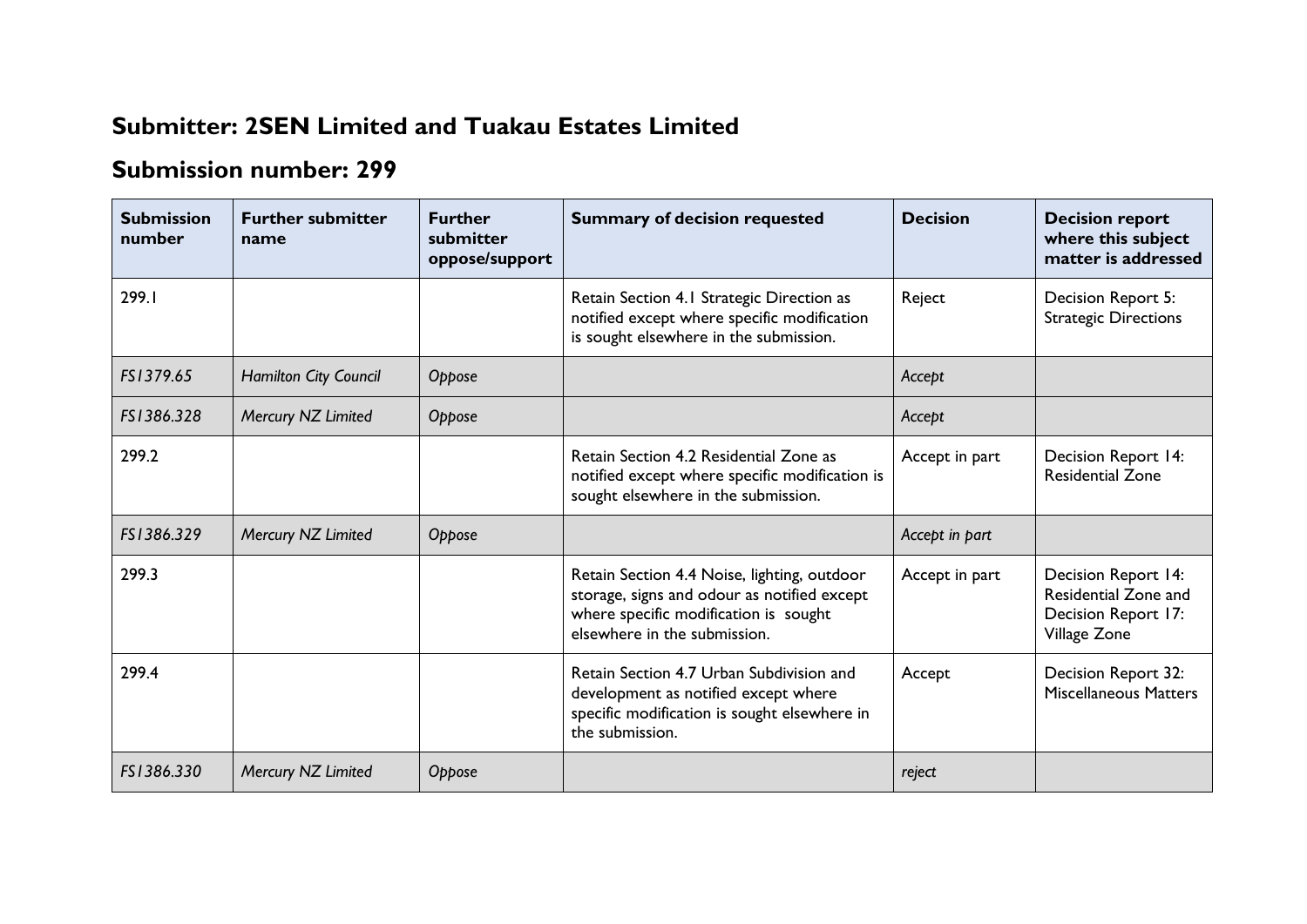| <b>Submission</b><br>number | <b>Further submitter</b><br>name | <b>Further</b><br>submitter<br>oppose/support | <b>Summary of decision requested</b>                                                                                                                                                                                                                                                                                                                                                                                                                                                                                                       | <b>Decision</b> | <b>Decision report</b><br>where this subject<br>matter is addressed                              |
|-----------------------------|----------------------------------|-----------------------------------------------|--------------------------------------------------------------------------------------------------------------------------------------------------------------------------------------------------------------------------------------------------------------------------------------------------------------------------------------------------------------------------------------------------------------------------------------------------------------------------------------------------------------------------------------------|-----------------|--------------------------------------------------------------------------------------------------|
| 299.5                       |                                  |                                               | Retain Policy 4.1.3 (b) Location of<br>development as notified.                                                                                                                                                                                                                                                                                                                                                                                                                                                                            | Reject          | Decision Report 5:<br><b>Strategic Directions</b>                                                |
| FS1386.331                  | Mercury NZ Limited               | Oppose                                        |                                                                                                                                                                                                                                                                                                                                                                                                                                                                                                                                            | Accept          |                                                                                                  |
| 299.6                       |                                  |                                               | Retain Policy 4.4.2 Noise as notified.                                                                                                                                                                                                                                                                                                                                                                                                                                                                                                     | Accept          | <b>Decision Report 14:</b><br><b>Residential Zone and</b><br>Decision Report 17:<br>Village Zone |
| 299.7                       |                                  |                                               | Retain Policy 4.4.5 Objectionable odour as<br>notified.                                                                                                                                                                                                                                                                                                                                                                                                                                                                                    | Accept          | <b>Decision Report 14:</b><br>Residential Zone and<br>Decision Report 17:<br>Village Zone        |
| 299.8                       |                                  |                                               | Retain Objective 4.6.6 Manage adverse<br>effects as notified.                                                                                                                                                                                                                                                                                                                                                                                                                                                                              | Reject          | Decision Report 21:<br><b>Industrial Zones</b>                                                   |
| 299.9                       |                                  |                                               | Retain Policy 4.7.11 Reverse sensitivity,<br>except for the amendments sought below<br>AND Amend Policy 4.7.11 Reverse<br>Sensitivity as follows: (a)Development and<br>subdivision design minimises lawfully<br>established and operating reverse sensitivity<br>effects on adjacent sites, adjacent activities,<br>or the wider environment; and (b)Avoid<br>potential reverse sensitivity effects of<br>locating new dwellings in the vicinity of<br>lawfully established and operating an<br>intensive farming, extraction industry or | Reject          | Decision Report 32:<br><b>Miscellaneous Matters</b>                                              |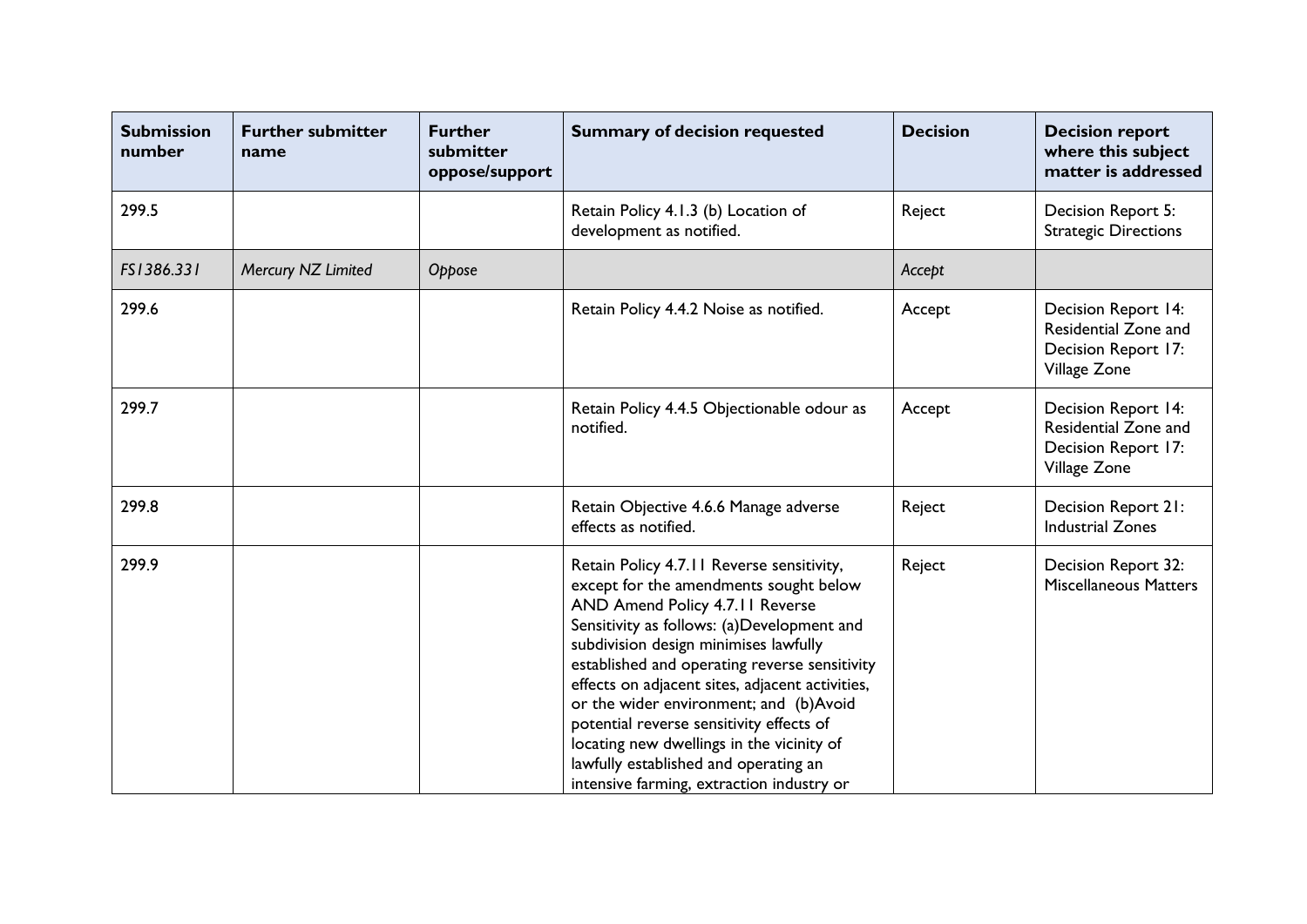| <b>Submission</b><br>number | <b>Further submitter</b><br>name | <b>Further</b><br>submitter<br>oppose/support | <b>Summary of decision requested</b>                                                                                                                                           | <b>Decision</b> | <b>Decision report</b><br>where this subject<br>matter is addressed |
|-----------------------------|----------------------------------|-----------------------------------------------|--------------------------------------------------------------------------------------------------------------------------------------------------------------------------------|-----------------|---------------------------------------------------------------------|
|                             |                                  |                                               | industrial activity. AND Any consequential<br>changes necessary to give effect to the relief<br>sought.                                                                        |                 |                                                                     |
| FS1386.332                  | Mercury NZ Limited               | Oppose                                        |                                                                                                                                                                                | Accept          |                                                                     |
| 299.10                      |                                  |                                               | Retain Section 16.3 Building as notified<br>except where modifications are sought<br>elsewhere in the submission.                                                              | Accept in part  | <b>Decision Report 14:</b><br><b>Residential Zone</b>               |
| 299.11                      |                                  |                                               | Retain Section 16.4 Subdivision as notified,<br>except where modifications are sought<br>elsewhere in the submission.                                                          | Accept in part  | <b>Decision Report 14:</b><br><b>Residential Zone</b>               |
| FS1386.333                  | Mercury NZ Limited               | Oppose                                        |                                                                                                                                                                                | Accept in part  | Decision Report 14:<br><b>Residential Zone</b>                      |
| 299.12                      |                                  |                                               | Retain Rule 21.2.3.1 P3 Noise - General as<br>notified.                                                                                                                        | Accept          | Decision Report 21:<br><b>Industrial Zones</b>                      |
| 299.13                      |                                  |                                               | Retain Rule 21.2.3.1 P4 Noise - General as<br>notified.                                                                                                                        | Accept          | Decision Report 21:<br><b>Industrial Zones</b>                      |
| 299.14                      |                                  |                                               | Amend the zoning of the entire property at<br>48 Dominion Road, Tuakau to Residential<br>Zone. AND Any consequential changes<br>necessary to give effect to the relief sought. | Accept          | Decision Report 28D:<br>Zoning - Tuakau                             |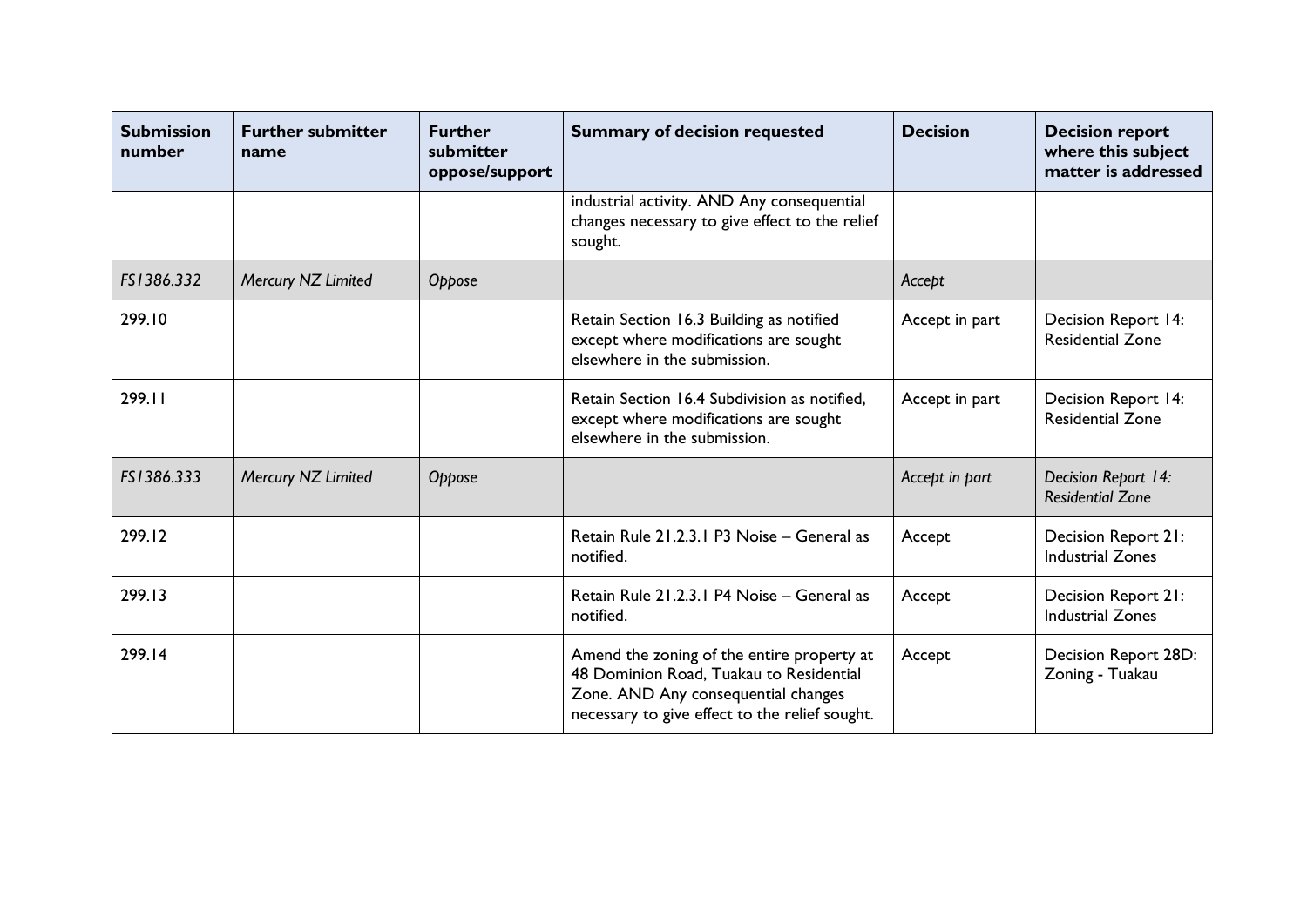| <b>Submission</b><br>number | <b>Further submitter</b><br>name                              | <b>Further</b><br>submitter<br>oppose/support | <b>Summary of decision requested</b>                                                                                                                                           | <b>Decision</b> | <b>Decision report</b><br>where this subject<br>matter is addressed |
|-----------------------------|---------------------------------------------------------------|-----------------------------------------------|--------------------------------------------------------------------------------------------------------------------------------------------------------------------------------|-----------------|---------------------------------------------------------------------|
| FS1108.191                  | Te Whakakitenga o<br>Waikato Incorporated<br>(Waikato-Tainui) | Oppose                                        |                                                                                                                                                                                | Reject          |                                                                     |
| FS1202.101                  | <b>New Zealand Transport</b><br>Agency                        | Oppose                                        |                                                                                                                                                                                | Reject          |                                                                     |
| FS1277.108                  | <b>Waikato Regional Council</b>                               | Oppose                                        |                                                                                                                                                                                | Reject          |                                                                     |
| 299.15                      |                                                               |                                               | Amend the zoning of the entire property at<br>52 Dominion Road, Tuakau to Residential<br>Zone. AND Any consequential changes<br>necessary to give effect to the relief sought. | Accept          | Decision Report 28D:<br>Zoning - Tuakau                             |
| FS1108.192                  | Te Whakakitenga o<br>Waikato Incorporated<br>(Waikato-Tainui) | Oppose                                        |                                                                                                                                                                                | Reject          |                                                                     |
| FS1202.102                  | <b>New Zealand Transport</b><br>Agency                        | Oppose                                        |                                                                                                                                                                                | Reject          |                                                                     |
| FS1277.109                  | <b>Waikato Regional Council</b>                               | Oppose                                        |                                                                                                                                                                                | Reject          |                                                                     |
| 299.16                      |                                                               |                                               | Delete Rule 14.12.1.6(d)(iii) Transportation<br>- Permitted Activities. AND Any<br>consequential changes necessary to give<br>effect to the relief sought.                     | reject          | Decision Report 13:<br>Infrastructure                               |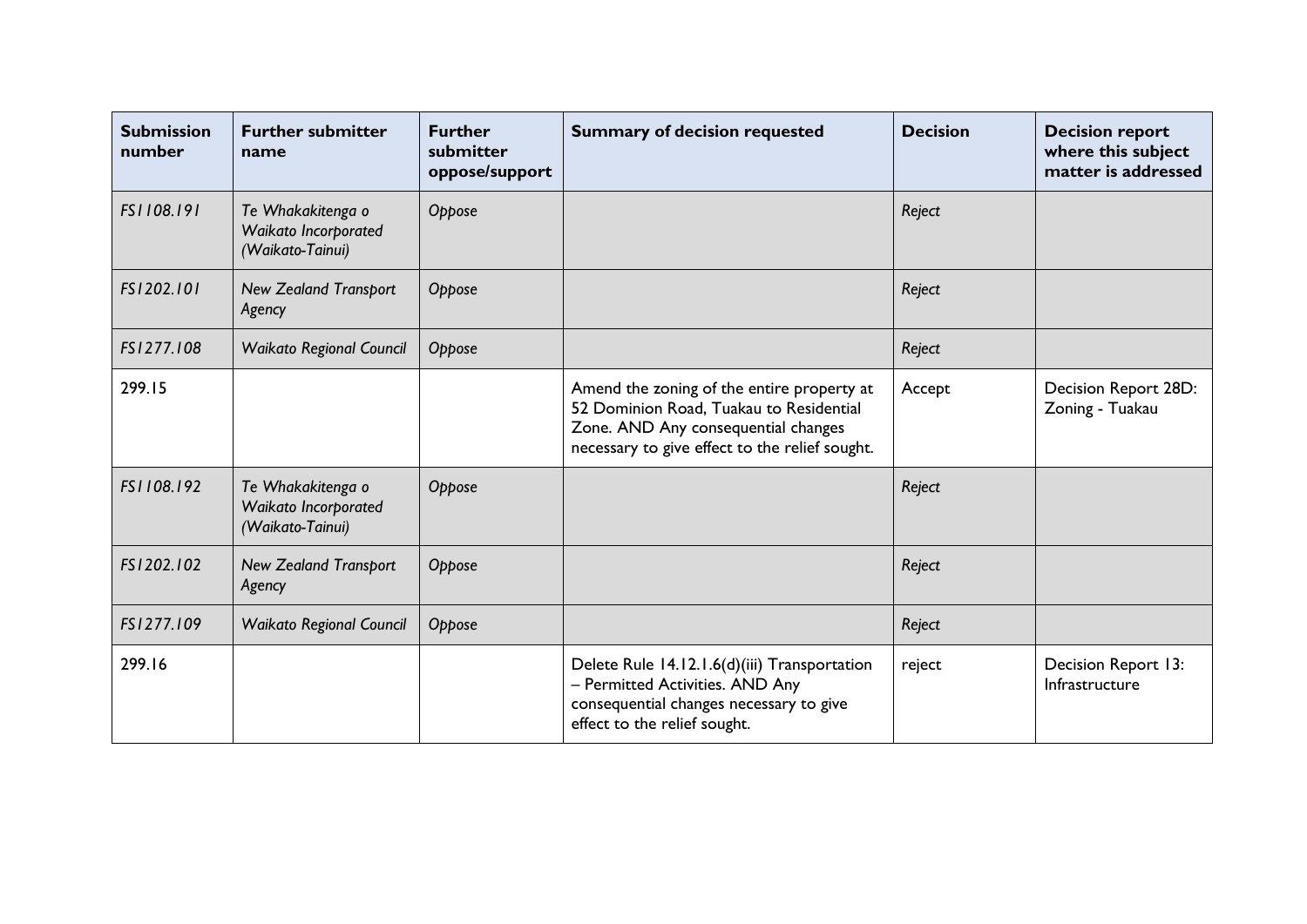| <b>Submission</b><br>number | <b>Further submitter</b><br>name | <b>Further</b><br>submitter<br>oppose/support | <b>Summary of decision requested</b>                                                                                                                                                       | <b>Decision</b> | <b>Decision report</b><br>where this subject<br>matter is addressed                       |
|-----------------------------|----------------------------------|-----------------------------------------------|--------------------------------------------------------------------------------------------------------------------------------------------------------------------------------------------|-----------------|-------------------------------------------------------------------------------------------|
| 299.17                      |                                  |                                               | Retain Section 16.1 Activities, except where<br>modifications are sought elsewhere in the<br>submission.                                                                                   | Accept in part  | <b>Decision Report 14:</b><br><b>Residential Zone</b>                                     |
| FS1386.334                  | Mercury NZ Limited               | Oppose                                        |                                                                                                                                                                                            | Accept in part  |                                                                                           |
| 299.18                      |                                  |                                               | Amend Rules 16.2.4.1 P1, P2, and P3<br>Earthworks- General to clarify how these<br>rules work together. AND Any<br>consequential changes necessary to give<br>effect to the relief sought. | Accept in part  | <b>Decision Report 14:</b><br><b>Residential Zone</b>                                     |
| 299.19                      |                                  |                                               | Retain Rule 21.2.3.1 P2 Noise - General as<br>notified.                                                                                                                                    | Accept in part  | Decision Report 21:<br><b>Industrial Zones</b>                                            |
| 299.20                      |                                  |                                               | Retain Section 16.2 Effects, as notified,<br>except where modifications are sought<br>elsewhere in the submission.                                                                         | Accept in part  | <b>Decision Report 14:</b><br><b>Residential Zone</b>                                     |
| 299.6                       |                                  |                                               | Retain Policy 4.4.2 Noise as notified.                                                                                                                                                     | Accept          | <b>Decision Report 14:</b><br>Residential Zone and<br>Decision Report 17:<br>Village Zone |
| 299.7                       |                                  |                                               | Retain Policy 4.4.5 Objectionable odour as<br>notified.                                                                                                                                    | Accept          | <b>Decision Report 14:</b><br>Residential Zone and<br>Decision Report 17:<br>Village Zone |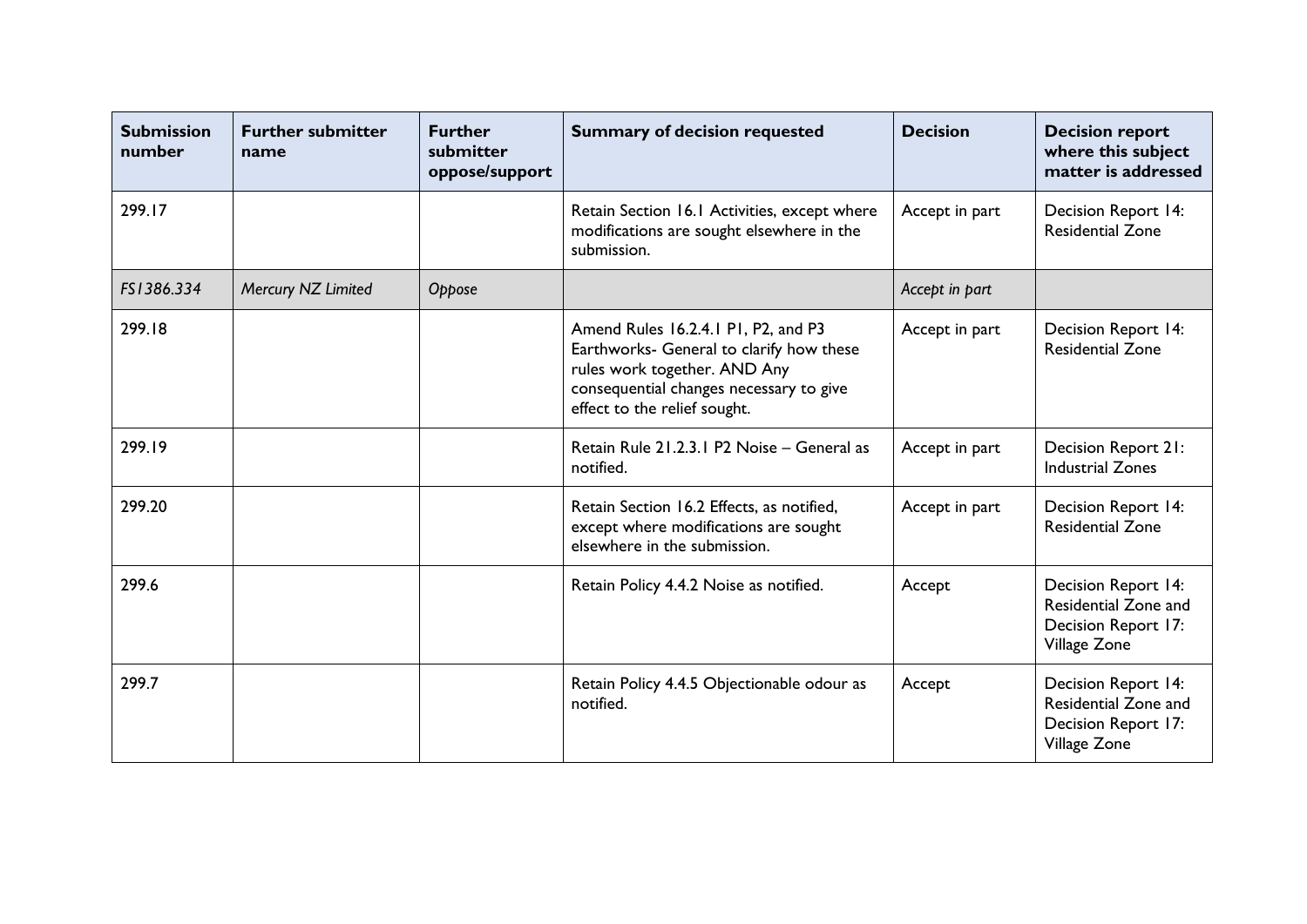| <b>Submission</b><br>number | <b>Further submitter</b><br>name | <b>Further</b><br>submitter<br>oppose/support | <b>Summary of decision requested</b>                                                                                                                                                                                                                                                                                                                                                                                                                                                                                                                                                                                                                  | <b>Decision</b> | <b>Decision report</b><br>where this subject<br>matter is addressed |
|-----------------------------|----------------------------------|-----------------------------------------------|-------------------------------------------------------------------------------------------------------------------------------------------------------------------------------------------------------------------------------------------------------------------------------------------------------------------------------------------------------------------------------------------------------------------------------------------------------------------------------------------------------------------------------------------------------------------------------------------------------------------------------------------------------|-----------------|---------------------------------------------------------------------|
| 299.8                       |                                  |                                               | Retain Objective 4.6.6 Manage adverse<br>effects as notified.                                                                                                                                                                                                                                                                                                                                                                                                                                                                                                                                                                                         | Reject          | Decision Report 21:<br><b>Industrial Zones</b>                      |
| 299.9                       |                                  |                                               | Retain Policy 4.7.11 Reverse sensitivity,<br>except for the amendments sought below<br>AND Amend Policy 4.7.11 Reverse<br>Sensitivity as follows: (a)Development and<br>subdivision design minimises lawfully<br>established and operating reverse sensitivity<br>effects on adjacent sites, adjacent activities,<br>or the wider environment; and (b)Avoid<br>potential reverse sensitivity effects of<br>locating new dwellings in the vicinity of<br>lawfully established and operating an<br>intensive farming, extraction industry or<br>industrial activity. AND Any consequential<br>changes necessary to give effect to the relief<br>sought. | Reject          | Decision Report 32:<br><b>Miscellaneous Matters</b>                 |
| FS1386.332                  | Mercury NZ Limited               | Oppose                                        |                                                                                                                                                                                                                                                                                                                                                                                                                                                                                                                                                                                                                                                       | Accept          |                                                                     |
| 299.10                      |                                  |                                               | Retain Section 16.3 Building as notified<br>except where modifications are sought<br>elsewhere in the submission.                                                                                                                                                                                                                                                                                                                                                                                                                                                                                                                                     | Accept in part  | Decision Report 14:<br><b>Residential Zone</b>                      |
| 299.11                      |                                  |                                               | Retain Section 16.4 Subdivision as notified,<br>except where modifications are sought<br>elsewhere in the submission.                                                                                                                                                                                                                                                                                                                                                                                                                                                                                                                                 | Accept in part  | Decision Report 14:<br><b>Residential Zone</b>                      |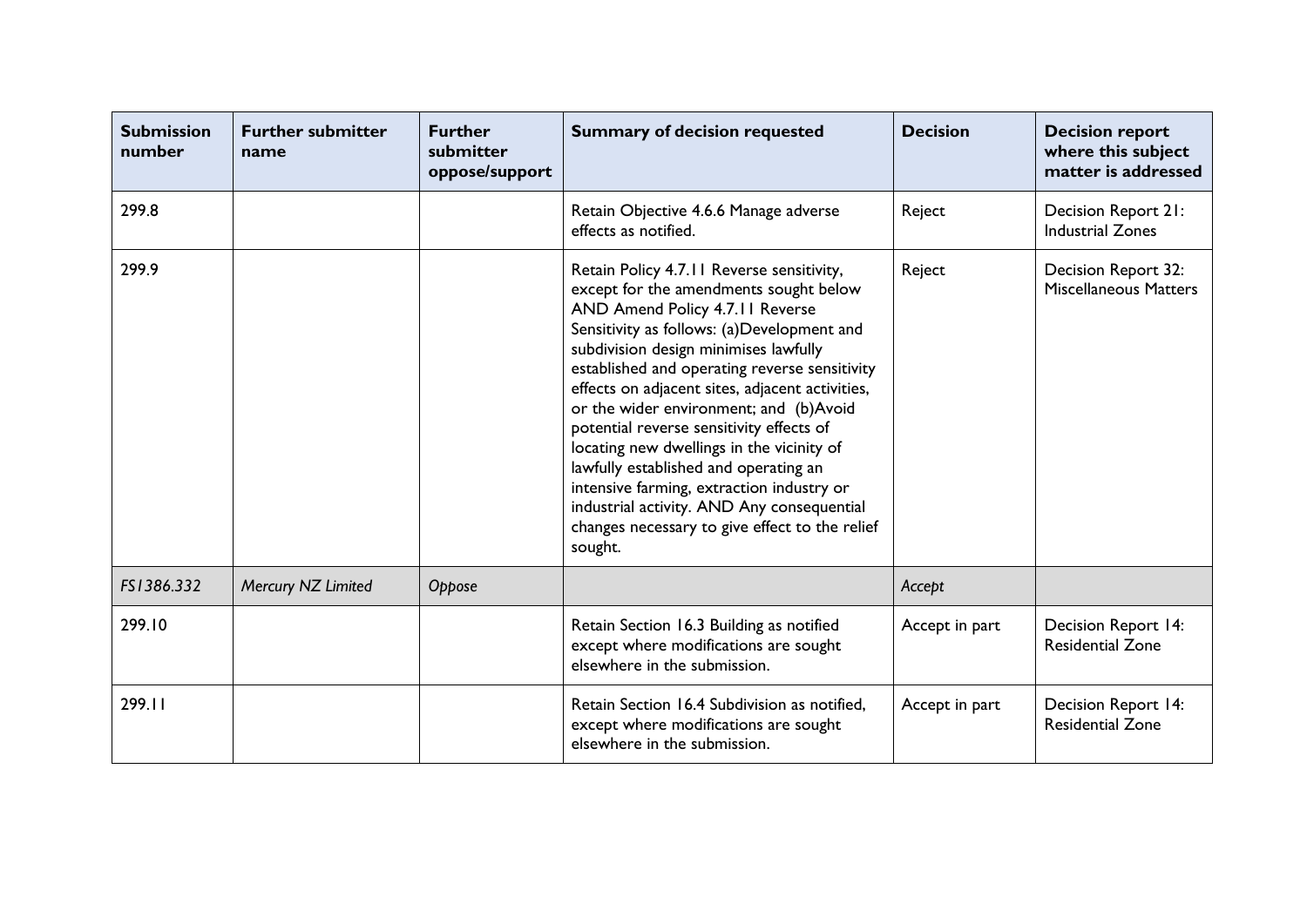| <b>Submission</b><br>number | <b>Further submitter</b><br>name                              | <b>Further</b><br>submitter<br>oppose/support | <b>Summary of decision requested</b>                                                                                                                                           | <b>Decision</b> | <b>Decision report</b><br>where this subject<br>matter is addressed |
|-----------------------------|---------------------------------------------------------------|-----------------------------------------------|--------------------------------------------------------------------------------------------------------------------------------------------------------------------------------|-----------------|---------------------------------------------------------------------|
| FS1386.333                  | Mercury NZ Limited                                            | Oppose                                        |                                                                                                                                                                                | Accept in part  | Decision Report 14:<br><b>Residential Zone</b>                      |
| 299.12                      |                                                               |                                               | Retain Rule 21.2.3.1 P3 Noise - General as<br>notified.                                                                                                                        | Accept          | Decision Report 21:<br><b>Industrial Zones</b>                      |
| 299.13                      |                                                               |                                               | Retain Rule 21.2.3.1 P4 Noise - General as<br>notified.                                                                                                                        | Accept          | Decision Report 21:<br><b>Industrial Zones</b>                      |
| 299.14                      |                                                               |                                               | Amend the zoning of the entire property at<br>48 Dominion Road, Tuakau to Residential<br>Zone. AND Any consequential changes<br>necessary to give effect to the relief sought. | Accept          | Decision Report 28D:<br>Zoning - Tuakau                             |
| FS1108.191                  | Te Whakakitenga o<br>Waikato Incorporated<br>(Waikato-Tainui) | Oppose                                        |                                                                                                                                                                                | Reject          |                                                                     |
| FS1202.101                  | <b>New Zealand Transport</b><br>Agency                        | Oppose                                        |                                                                                                                                                                                | Reject          |                                                                     |
| FS1277.108                  | <b>Waikato Regional Council</b>                               | Oppose                                        |                                                                                                                                                                                | Reject          |                                                                     |
| 299.15                      |                                                               |                                               | Amend the zoning of the entire property at<br>52 Dominion Road, Tuakau to Residential<br>Zone. AND Any consequential changes<br>necessary to give effect to the relief sought. | Accept          | Decision Report 28D:<br>Zoning - Tuakau                             |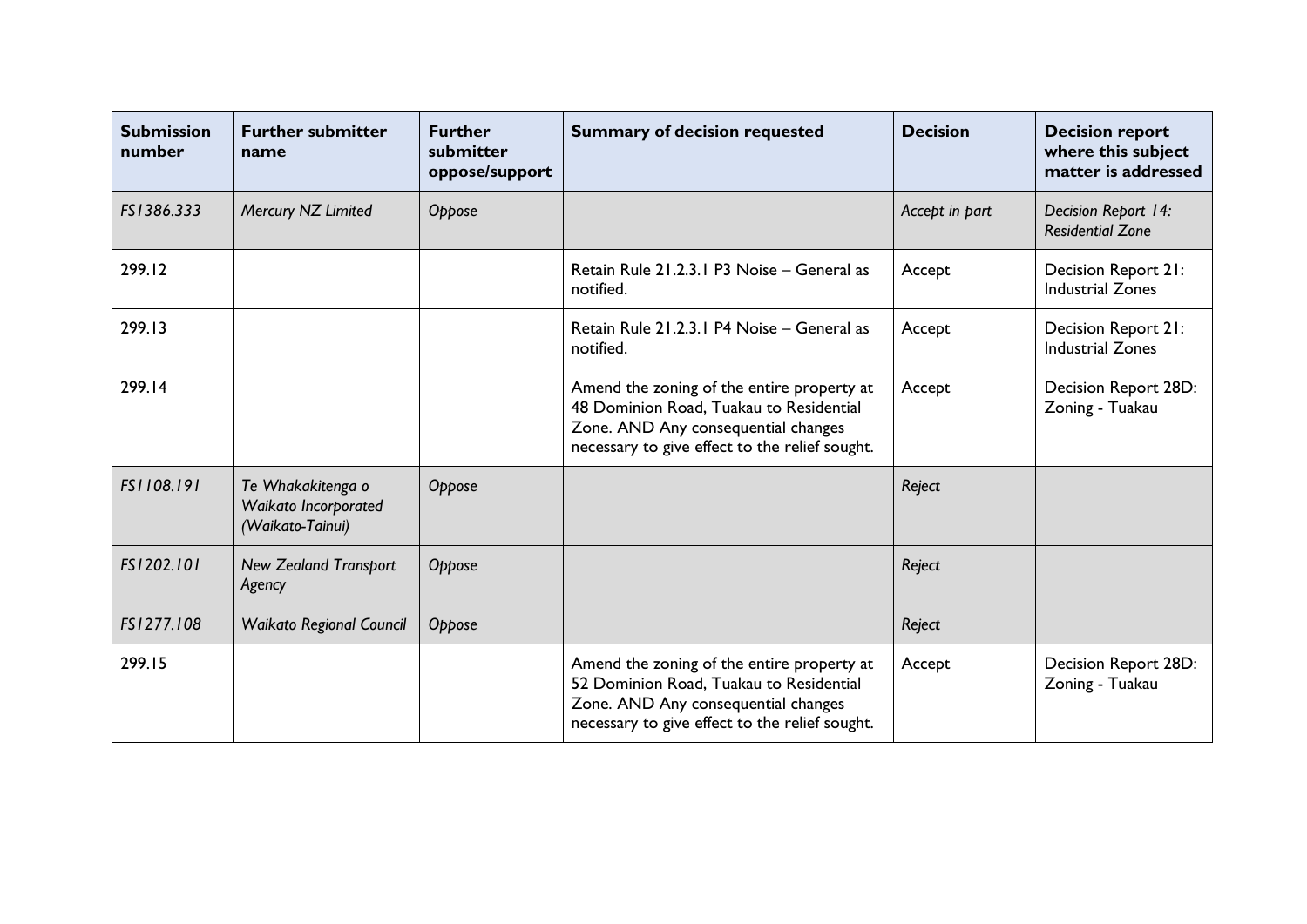| <b>Submission</b><br>number | <b>Further submitter</b><br>name                              | <b>Further</b><br>submitter<br>oppose/support | <b>Summary of decision requested</b>                                                                                                                                                       | <b>Decision</b> | <b>Decision report</b><br>where this subject<br>matter is addressed |
|-----------------------------|---------------------------------------------------------------|-----------------------------------------------|--------------------------------------------------------------------------------------------------------------------------------------------------------------------------------------------|-----------------|---------------------------------------------------------------------|
| FS1108.192                  | Te Whakakitenga o<br>Waikato Incorporated<br>(Waikato-Tainui) | Oppose                                        |                                                                                                                                                                                            | Reject          |                                                                     |
| FS1202.102                  | <b>New Zealand Transport</b><br>Agency                        | Oppose                                        |                                                                                                                                                                                            | Reject          |                                                                     |
| FS1277.109                  | <b>Waikato Regional Council</b>                               | Oppose                                        |                                                                                                                                                                                            | Reject          |                                                                     |
| 299.16                      |                                                               |                                               | Delete Rule 14.12.1.6(d)(iii) Transportation<br>- Permitted Activities. AND Any<br>consequential changes necessary to give<br>effect to the relief sought.                                 | reject          | Decision Report 13:<br>Infrastructure                               |
| 299.17                      |                                                               |                                               | Retain Section 16.1 Activities, except where<br>modifications are sought elsewhere in the<br>submission.                                                                                   | Accept in part  | <b>Decision Report 14:</b><br><b>Residential Zone</b>               |
| FS1386.334                  | Mercury NZ Limited                                            | Oppose                                        |                                                                                                                                                                                            | Accept in part  |                                                                     |
| 299.18                      |                                                               |                                               | Amend Rules 16.2.4.1 P1, P2, and P3<br>Earthworks- General to clarify how these<br>rules work together. AND Any<br>consequential changes necessary to give<br>effect to the relief sought. | Accept in part  | <b>Decision Report 14:</b><br><b>Residential Zone</b>               |
| 299.19                      |                                                               |                                               | Retain Rule 21.2.3.1 P2 Noise - General as<br>notified.                                                                                                                                    | Accept in part  | Decision Report 21:<br><b>Industrial Zones</b>                      |